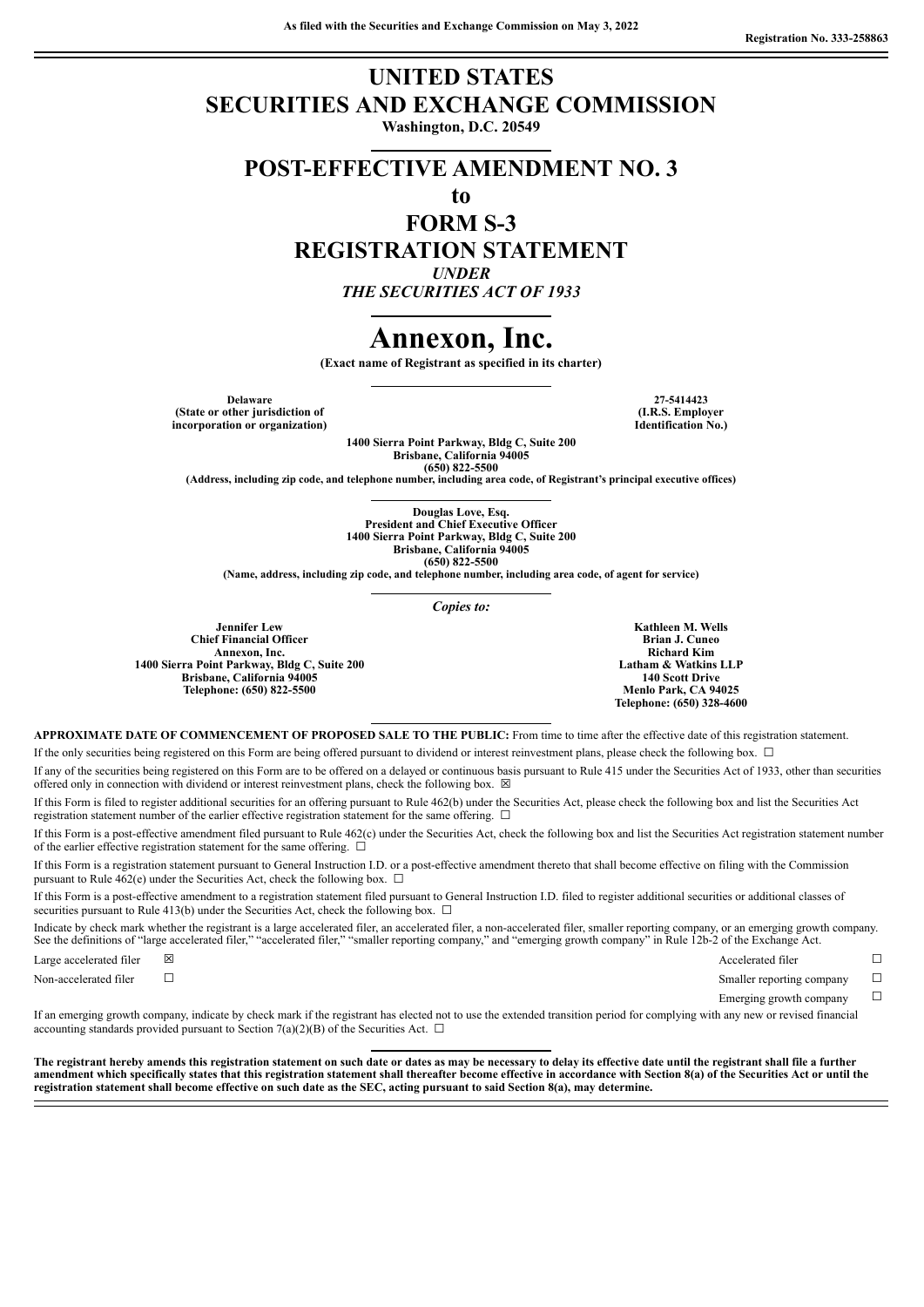#### **EXPLANATORY NOTE**

This Post-Effective Amendment No. 3, or this Amendment, to the Registration Statement on Form S-3 (File No. 333-258863) of Annexon, Inc., or the Company, is being filed as an exhibit-only filing solely to file an updated consent of KPMG LLP as Exhibit 23.1, or the Consent. Accordingly, this Amendment consists only of the facing page, this explanatory note, Item 16 of Part II of the Registration Statement, the signature page to the Registration Statement and the Consent. The prospectus, the prospectus supplement and the balance of Part II of the Registration Statement are unchanged and have been omitted.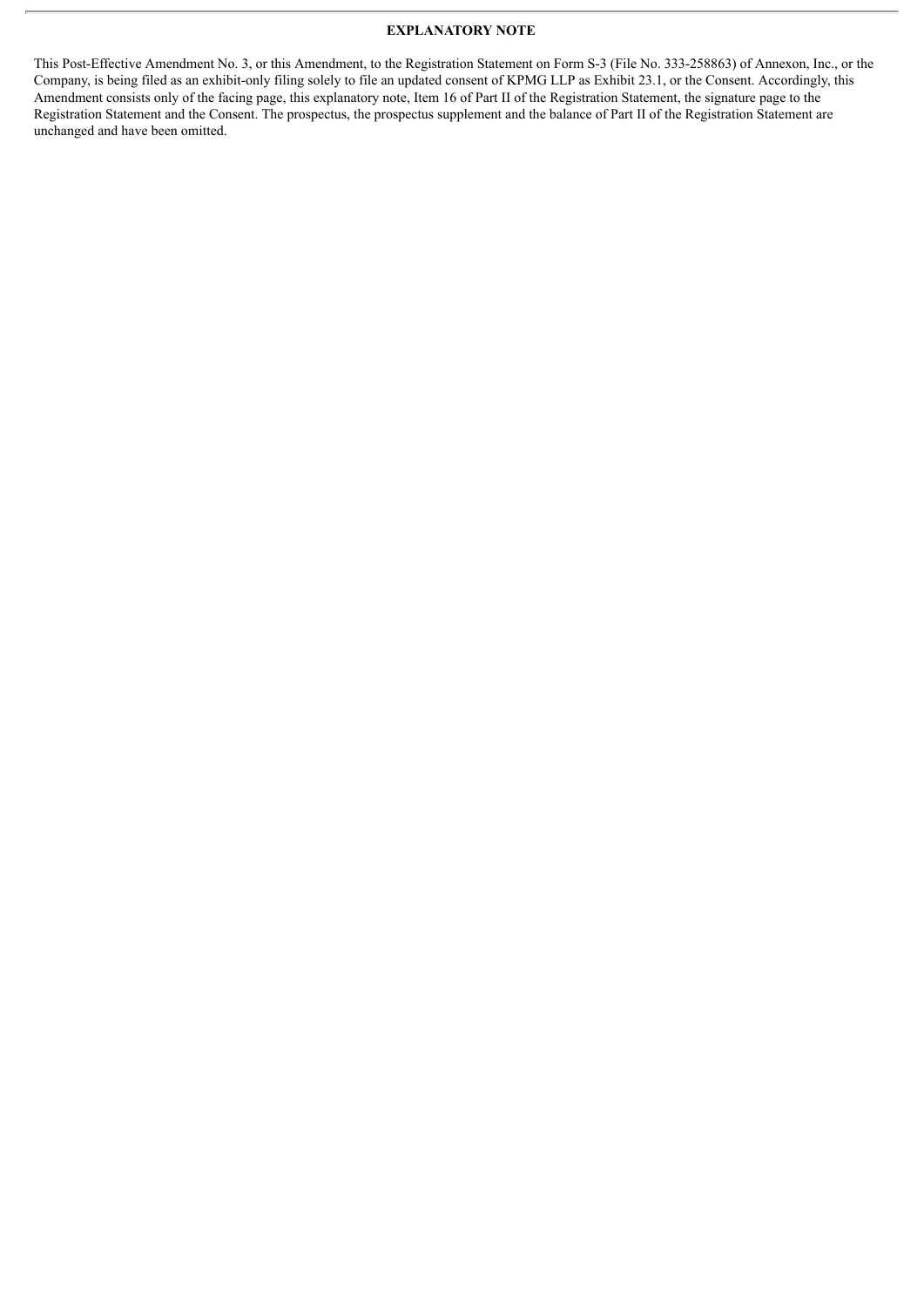#### **PART II INFORMATION NOT REQUIRED IN PROSPECTUS**

### **Item 16.** *Exhibits*

| <b>Exhibit</b><br><b>Number</b> | <b>Exhibit Description</b>                                                                                                                                                      | <b>Incorporated by Reference to</b><br><b>Filings Indicated</b> |                |                |                      |
|---------------------------------|---------------------------------------------------------------------------------------------------------------------------------------------------------------------------------|-----------------------------------------------------------------|----------------|----------------|----------------------|
|                                 |                                                                                                                                                                                 | Form                                                            | Exhibit<br>No. | Filing<br>Date | Provided<br>Herewith |
| $1.1*$                          | Form of Underwriting Agreement.                                                                                                                                                 |                                                                 |                |                |                      |
| 1.2                             | Sales Agreement, dated August 16, 2021, by and between Annexon, Inc. and Cowen and                                                                                              |                                                                 |                |                |                      |
|                                 | Company, LLC.                                                                                                                                                                   | $10-Q$                                                          | 10.1           | 8/16/21        |                      |
| 3.1                             | Amended and Restated Certificate of Incorporation.                                                                                                                              | $8-K$                                                           | 3.1            | 7/28/20        |                      |
| 3.2                             | <b>Amended and Restated Bylaws.</b>                                                                                                                                             | $8-K$                                                           | 3.2            | 7/28/20        |                      |
| 4.1                             | Reference is made to Exhibits 3.1 through 3.2.                                                                                                                                  |                                                                 |                |                |                      |
| 4.2                             | Form of Common Stock Certificate.                                                                                                                                               | $S-1$                                                           | 4.2            | 7/2/20         |                      |
| $4.3*$                          | Form of Preferred Stock Certificate.                                                                                                                                            |                                                                 |                |                |                      |
| 4.4                             | Form of Indenture.                                                                                                                                                              | $S-3$                                                           | 4.4            | 8/16/21        |                      |
| $4.5*$                          | Form of Note.                                                                                                                                                                   |                                                                 |                |                |                      |
| $4.6*$                          | Form of Warrant.                                                                                                                                                                |                                                                 |                |                |                      |
| $4.7*$                          | Form of Warrant Agreement.                                                                                                                                                      |                                                                 |                |                |                      |
| $4.8*$                          | Form of Unit Agreement.                                                                                                                                                         |                                                                 |                |                |                      |
| 4.9                             | Amended and Restated Investors' Rights Agreement, dated as of June 30, 2020, by and                                                                                             |                                                                 |                |                |                      |
|                                 | among Annexon, Inc. and the investors listed therein.                                                                                                                           | $S-1$                                                           | 10.1           | 7/2/20         |                      |
| 5.1                             | Opinion of Latham & Watkins LLP.                                                                                                                                                | POS AM                                                          | 5.1            | 3/2/22         |                      |
| 23.1                            | Consent of Independent Registered Public Accounting Firm.                                                                                                                       |                                                                 |                |                | X                    |
| 23.2                            | Consent of Latham & Watkins LLP (included in Exhibit 5.1).                                                                                                                      | POS AM                                                          | 5.1            | 3/2/22         |                      |
| 24.1                            | Powers of Attorney (incorporated by reference to the signature page to the Post Effective<br>Amendment No. 1 to the Registration Statement on Form S-3 filed on March 1, 2022). |                                                                 |                |                |                      |
| $25.1*$                         | Statement of Eligibility on Form T-1 under the Trust Indenture Act of 1939, as amended, of<br>the trustee, as trustee under the indenture filed herewith.                       |                                                                 |                |                |                      |
| 107.1                           | Filing Fee Table.                                                                                                                                                               | <b>POSASR</b>                                                   | 107.1          | 3/1/22         |                      |

\* To be filed by amendment or incorporated by reference in connection with the offering of the securities.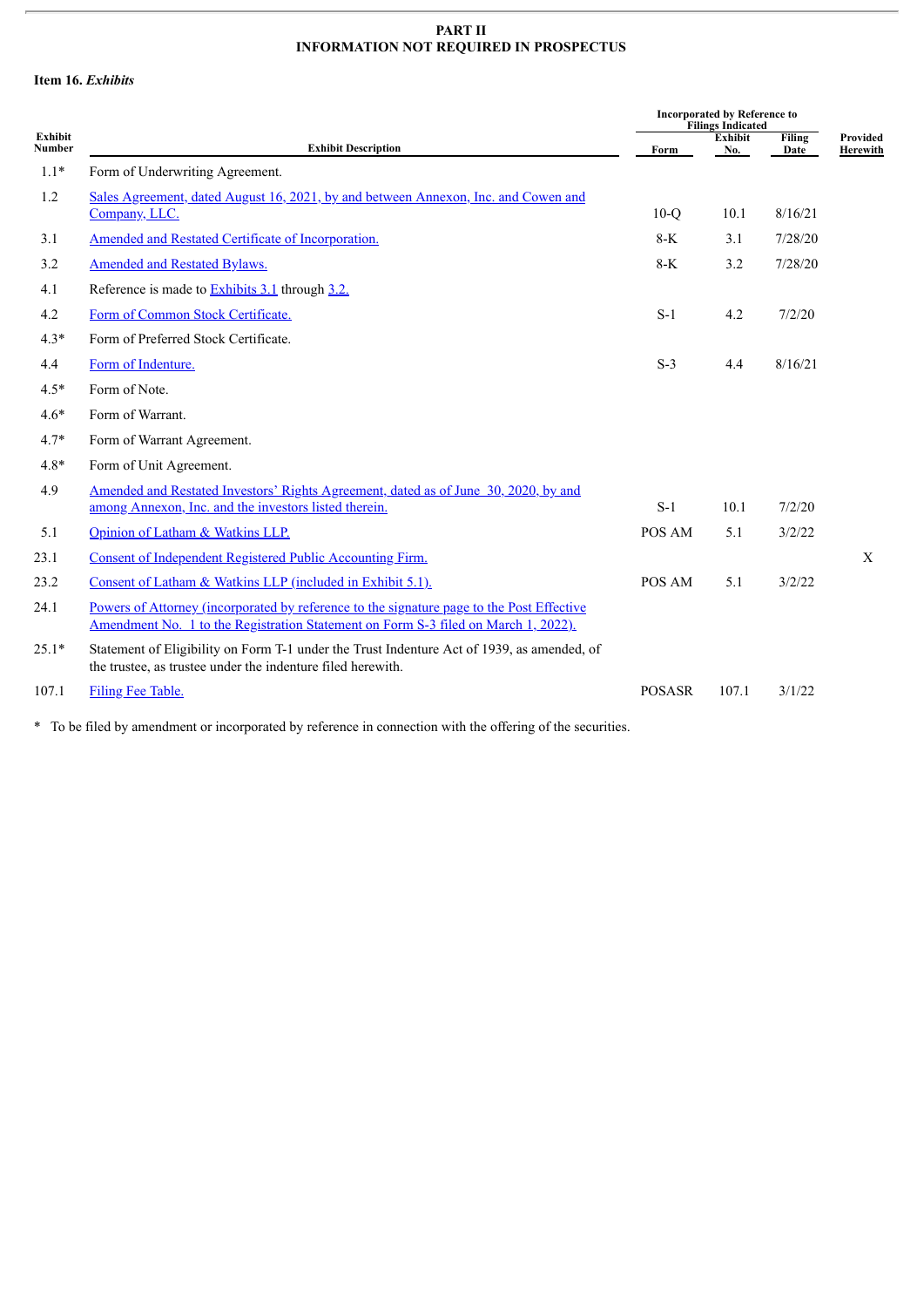#### **SIGNATURES**

Pursuant to the requirements of the Securities Act of 1933, as amended, the registrant certifies that it has reasonable grounds to believe that it meets all of the requirements for filing on Form S-3 and has duly caused this Post-Effective Amendment No. 3 to the Registration Statement to be signed on its behalf by the undersigned, thereunto duly authorized, in Brisbane, California, on May 3, 2022.

#### **ANNEXON, INC.**

By: /s/ Douglas Love, Esq. Douglas Love, Esq.

Chief Executive Officer

Pursuant to the requirements of the Securities Act of 1933, as amended, this Post-Effective Amendment No. 3 to the Registration Statement has been signed below by the following persons in the capacities and on the dates indicated.

| Signature                                    | <b>Title</b>                                                                                         | Date        |
|----------------------------------------------|------------------------------------------------------------------------------------------------------|-------------|
| /s/ Douglas Love, Esq.<br>Douglas Love, Esq. | President and Chief Executive Officer<br>(Principal Executive Officer)                               | May 3, 2022 |
| /s/ Jennifer Lew<br>Jennifer Lew             | Executive Vice President and Chief Financial Officer<br>(Principal Financial and Accounting Officer) | May 3, 2022 |
| $\ast$<br>Thomas G. Wiggans                  | Chairperson of the Board of Directors                                                                | May 3, 2022 |
| $\ast$<br>William H. Carson, M.D.            | Director                                                                                             | May 3, 2022 |
| $\ast$<br>Jung E. Choi                       | Director                                                                                             | May 3, 2022 |
| $\ast$                                       | Director                                                                                             | May 3, 2022 |
| Bettina M. Cockroft, M.D.<br>$\ast$          | Director                                                                                             | May 3, 2022 |
| Muneer Satter<br>$\ast$                      | Director                                                                                             | May 3, 2022 |
| William D. Waddill                           |                                                                                                      |             |

\*By: /s/ Jennifer Lew

Jennifer Lew Attorney-in-Fact